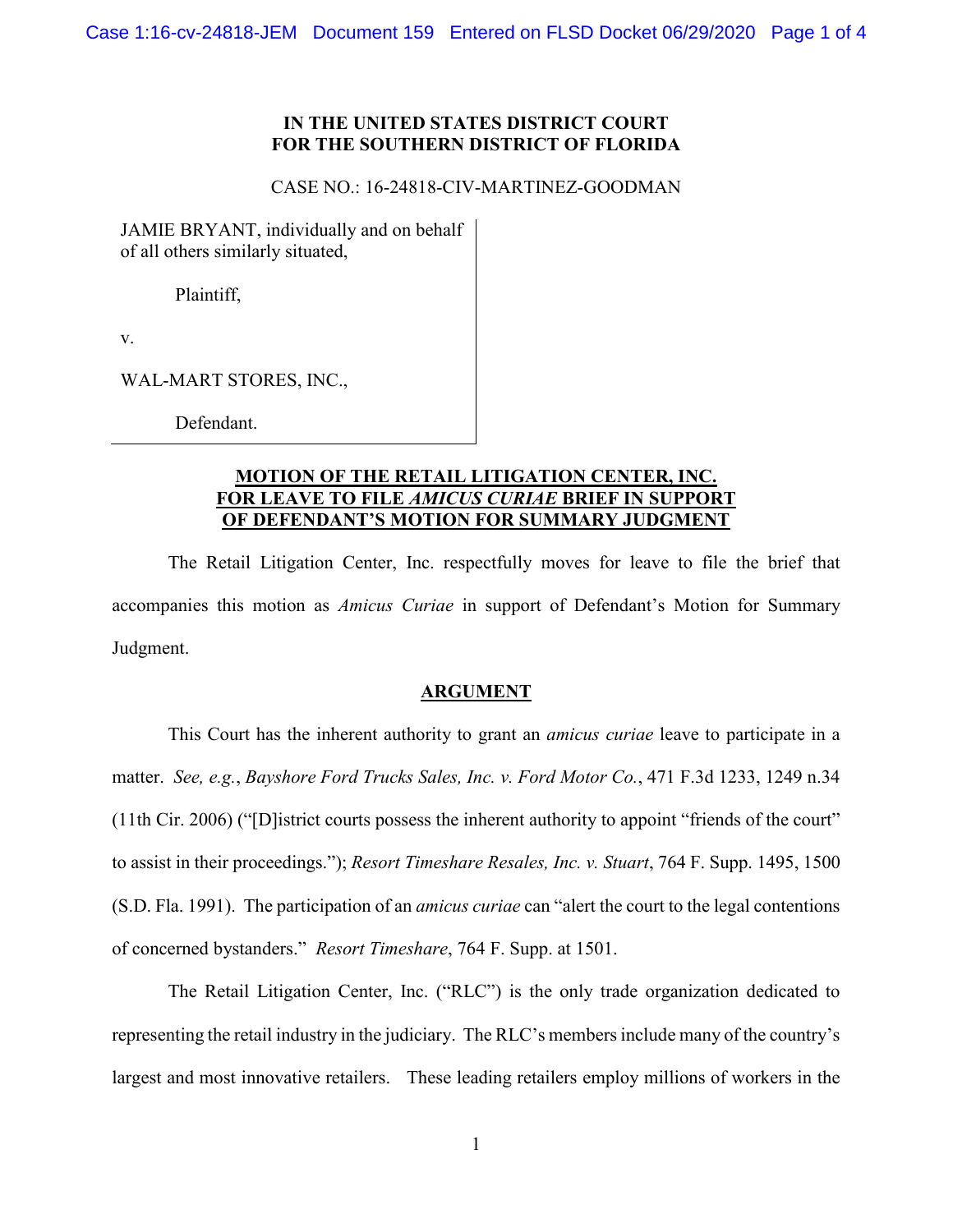United States, provide goods and services to tens of millions of consumers, and account for tens of billions of dollars in annual sales. The RLC seeks to provide courts with retail-industry perspectives on important legal issues impacting its members, and to highlight the potential industry-wide consequences of significant pending cases. Since its founding in 2010, the RLC has participated as an amicus in more than 150 judicial proceedings of importance to retailers.

The RLC and its members have a significant interest in the subject matter of this case. RLC members employ millions of American workers, and many of these employees participate in employer health plans regulated under the Consolidated Omnibus Budget Reconciliation Act of 1985 ("COBRA"). Each time the employment relationship of a plan participant ends for any reason other than "gross misconduct," 29 U.S.C. § 1163, that plan participant and related participants must receive a notice of continuation coverage, 29 U.S.C. § 1166.

The RLC's brief will assist the court. The brief provides background on the important role that third-party administrators play in ensuring timely and accurate COBRA notices. The brief also explains that COBRA's purpose of promoting notice that can be understood by an ordinary purpose could be undermined by cases, like this one, seeking class damages based on alleged technical defects in notice. Finally, the brief explains that importance of conducting a searching examination of standing at this stage of litigation.

#### **CONCLUSION**

For the foregoing reasons, the RLC respectfully requests that this Court grant leave to file an *amicus curiae* brief and accept the brief accompanying the motion.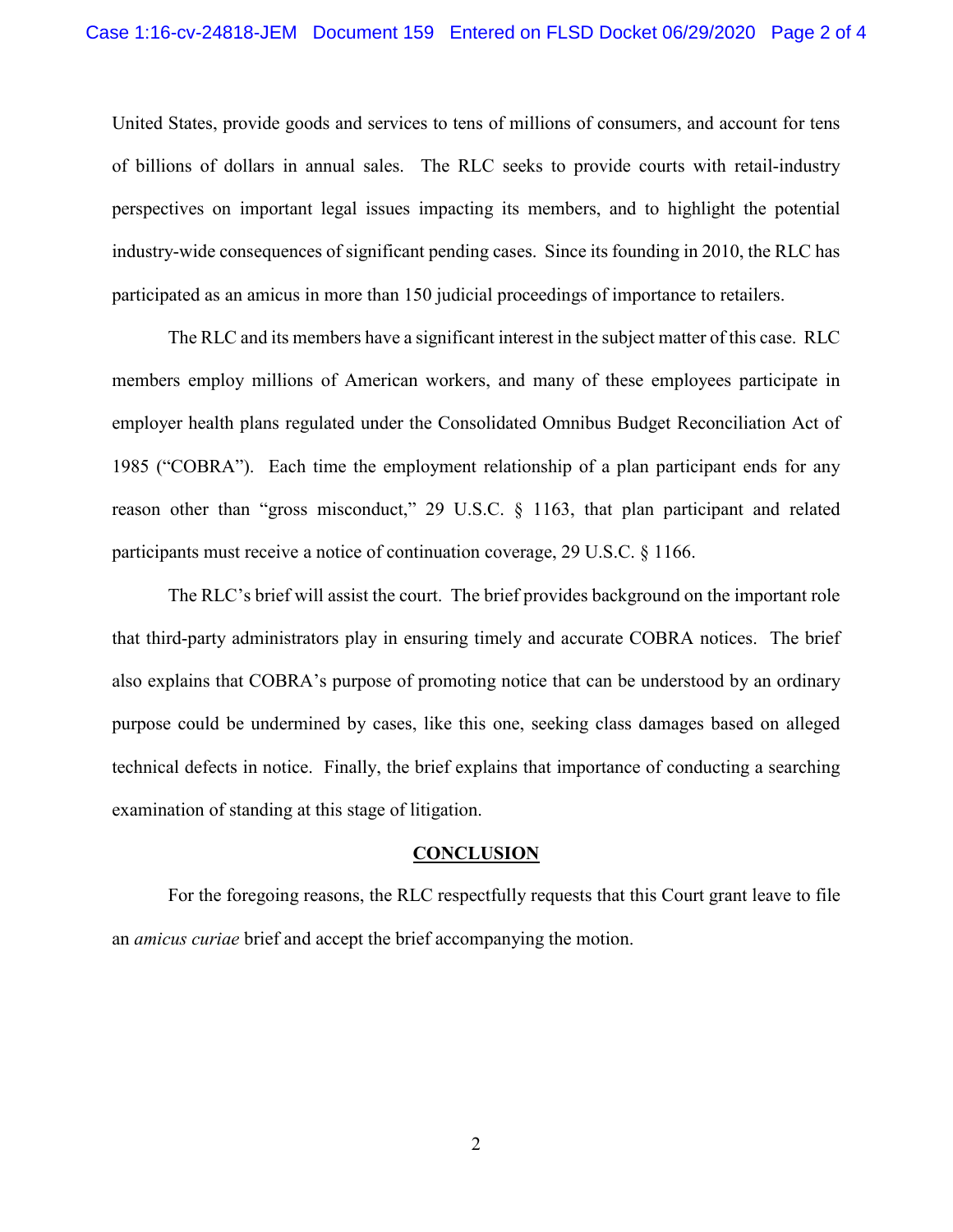Case 1:16-cv-24818-JEM Document 159 Entered on FLSD Docket 06/29/2020 Page 3 of 4

### **LOCAL RULE 7.1 CERTIFICATION**

In compliance with Local Rule 7.1, undersigned counsel hereby certifies that counsel for Retail Litigation Center has conferred with counsel for all parties regarding this Motion, and counsel for Plaintiffs opposes this motion.

Dated: June 29, 2020 Respectfully submitted,

*/s/ Sara F. Holladay-Tobias* Sara F. Holladay-Tobias Bank of America Tower 50 North Laura Street Suite 3300 Jacksonville, FL 32202 Telephone: (904) 798-2662 Fax: (904) 360-6317 stobias@mcguirewoods.com

Gilbert C. Dickey (*pro hac vice forthcoming*) McGuireWoods LLP 2001 K Street N.W. Suite 400 Washington, D.C. 20006 Phone: (202) 828-2829 Fax: (202) 828-3329 gdickey@mcguirewoods.com

Deborah White (*pro hac vice forthcoming*) The Retail Litigation Center, Inc. 99 M St. SE, Suite 700 Washington, D.C. 20003 Phone: 202-869-0088 Deborah.White@rila.org

*Counsel for Retail Litigation Center*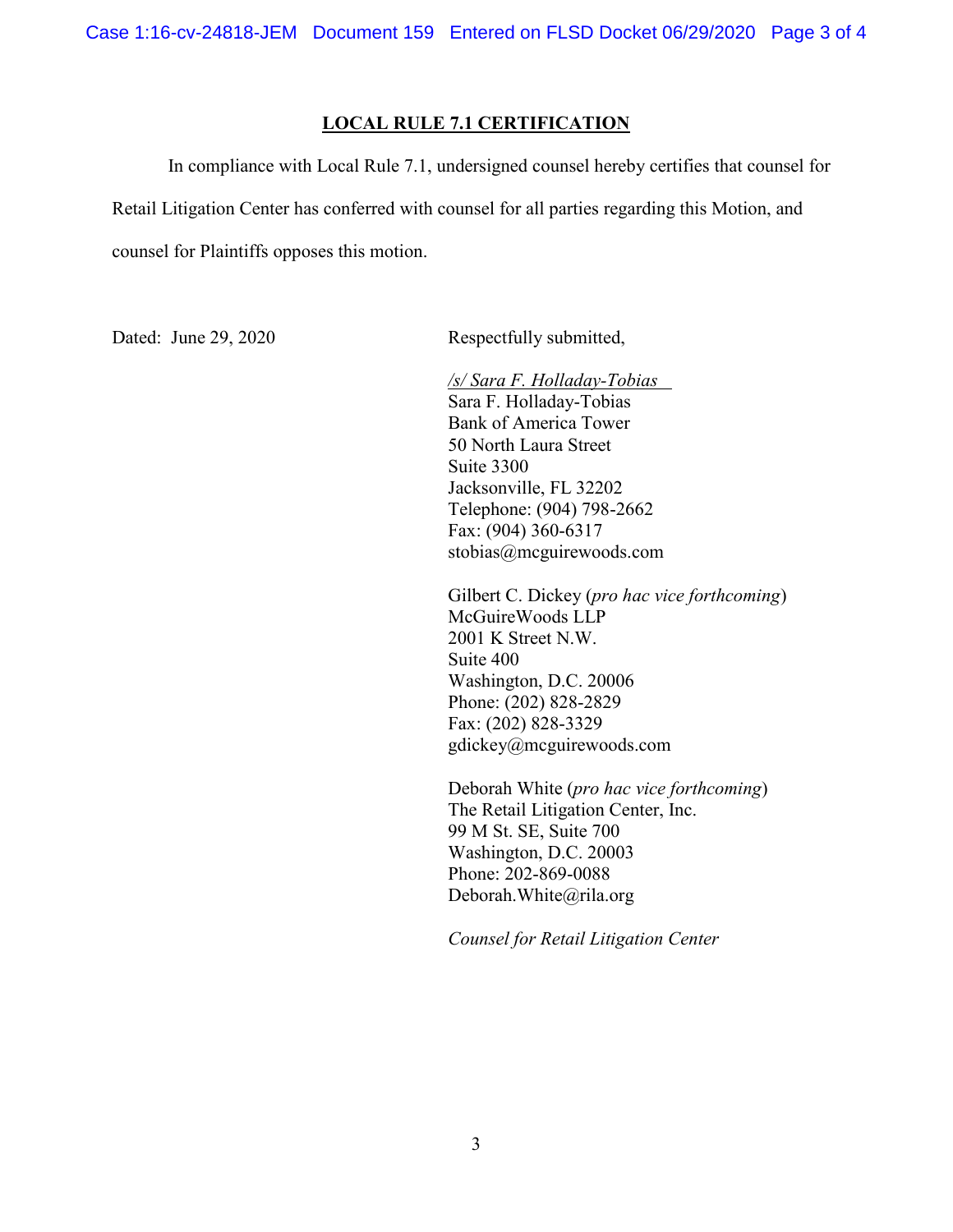Case 1:16-cv-24818-JEM Document 159 Entered on FLSD Docket 06/29/2020 Page 4 of 4

## **CERTIFICATE OF SERVICE**

I hereby certify that on June 29, 2020, I caused the foregoing document to be filed with the Clerk of this Court using the CM/ECF system, which will send notification of such filing to all counsel of record.

> */s/ Sara F. Holladay-Tobias* Sara F. Holladay-Tobias

*Counsel for Retail Litigation Center*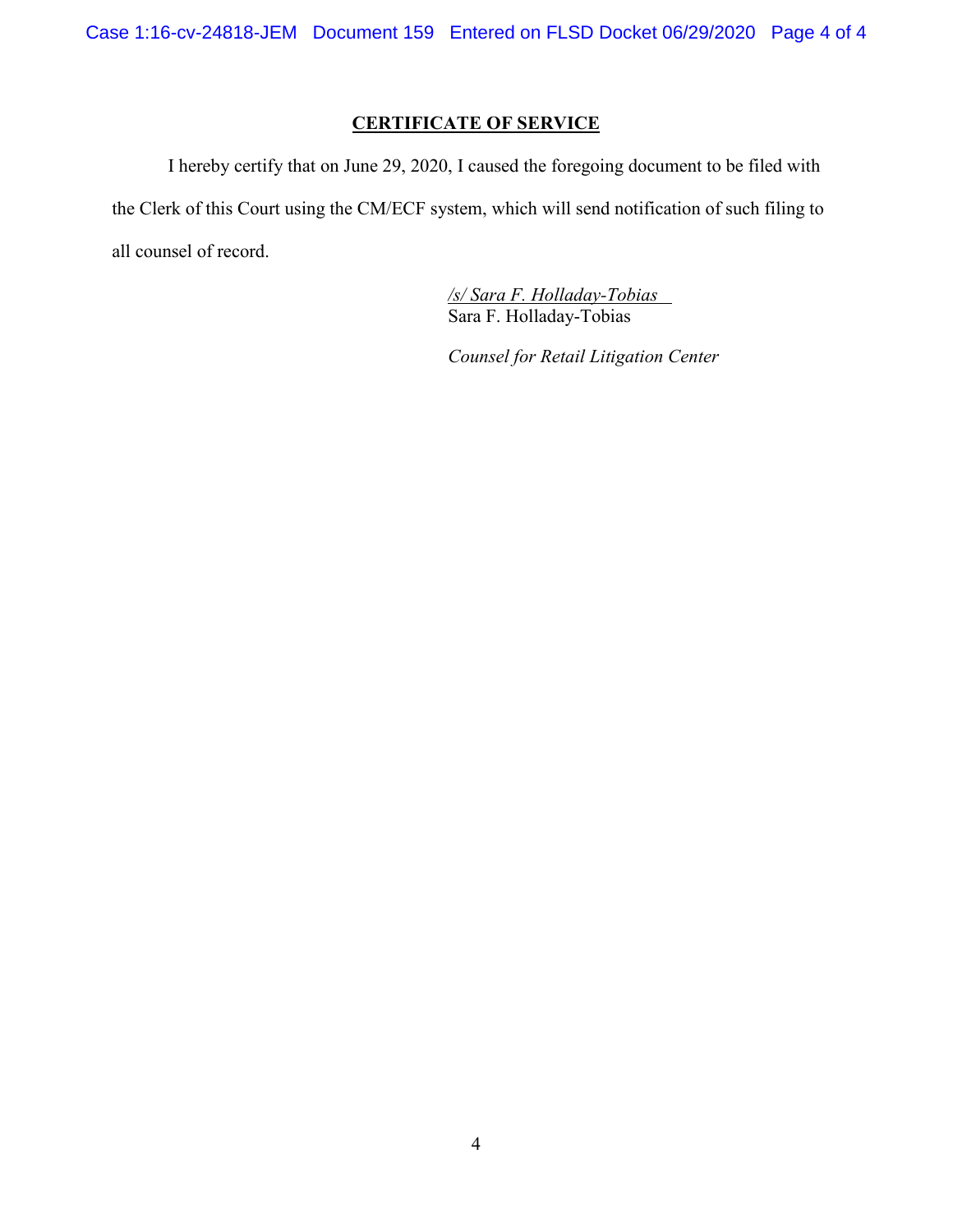## **IN THE UNITED STATES DISTRICT COURT FOR THE SOUTHERN DISTRICT OF FLORIDA**

#### CASE NO.: 16-24818-CIV-MARTINEZ-GOODMAN

JAMIE BRYANT, individually and on behalf of all others similarly situated,

Plaintiff,

v.

WAL-MART STORES, INC.,

Defendant.

## *AMICUS CURIAE* **BRIEF OF THE RETAIL LITIGATION CENTER, INC. IN SUPPORT OF DEFENDANT'S MOTION FOR SUMMARY JUDGMENT**

Sara F. Holladay-Tobias Gilbert C. Dickey McGuireWoods LLP (*pro hac vice forthcoming*)<br>Bank of America Tower McGuireWoods LLP Bank of America Tower Suite 3300<br>
Jacksonville. FL 32202<br>
Phone: 202-828-2829 Jacksonville, FL 32202 Phone: (904) 798-3200 Fax: 202-857-1737<br>Fax: (904) 798-3207 gdickey@mcguirew stobias@mcguirewoods.com

Deborah White (*pro hac vice forthcoming*) The Retail Litigation Center, Inc. 99 M St. SE, Suite 700 Washington, D.C. 20003 Phone: 202-869-0088 Deborah.White@rila.org

50 North Laura Street 2001 K Street NW, Suite 400 gdickey@mcguirewoods.com

*Counsel for The Retail Litigation Center, Inc.*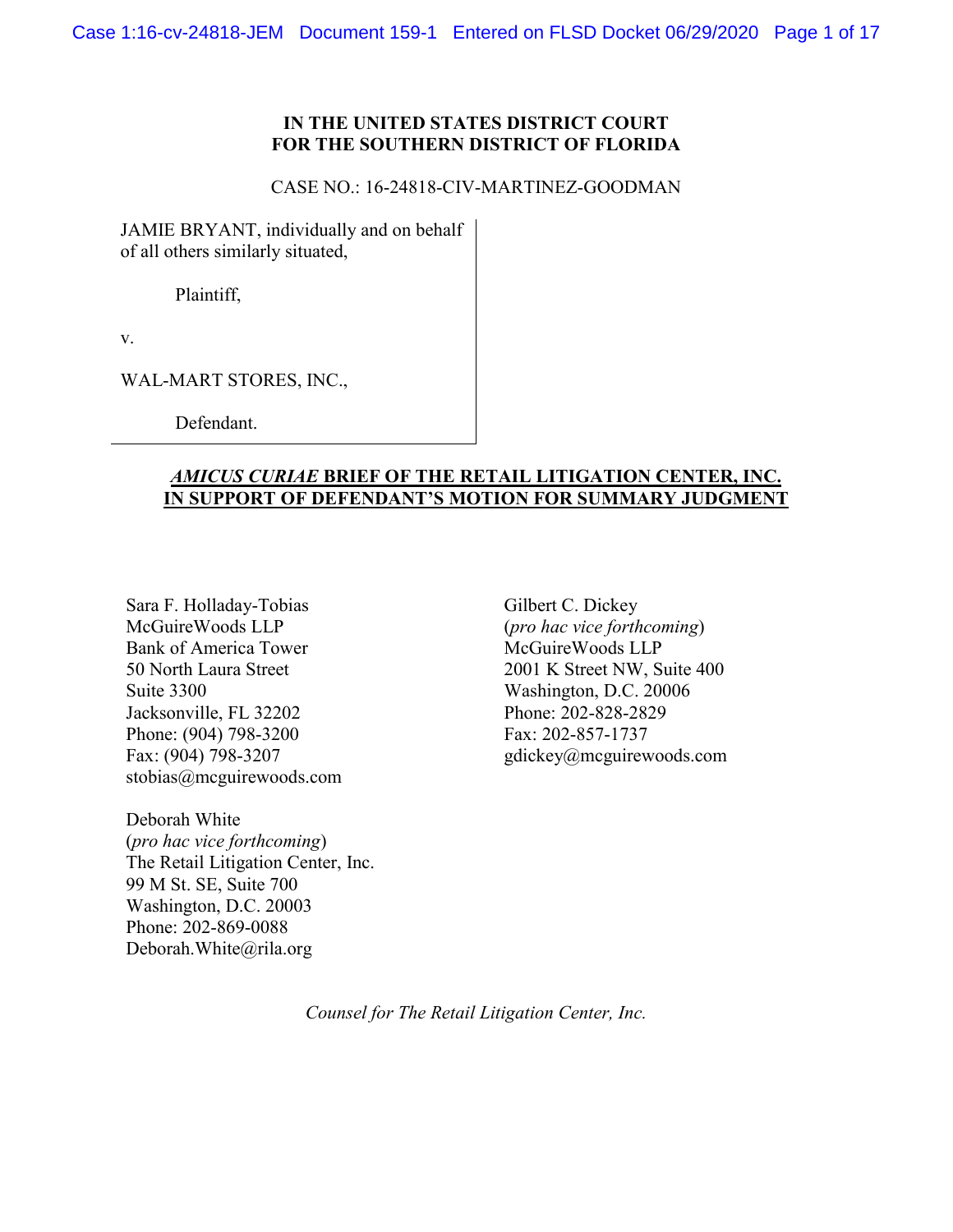# **TABLE OF CONTENTS**

## **Page**

|         | BOTH EMPLOYERS AND EMPLOYEES BENEFIT FROM THE                                                           |  |
|---------|---------------------------------------------------------------------------------------------------------|--|
| $\Pi$ . | ABUSIVE LITIGATION ABOUT NOTICE REQUIREMENTS                                                            |  |
| III.    | COURTS SHOULD CONDUCT A SEARCHING REVIEW OF A<br>PLAINTIFF'S EVIDENCE OF STANDING EARLY IN LITIGATION 9 |  |
|         |                                                                                                         |  |
|         |                                                                                                         |  |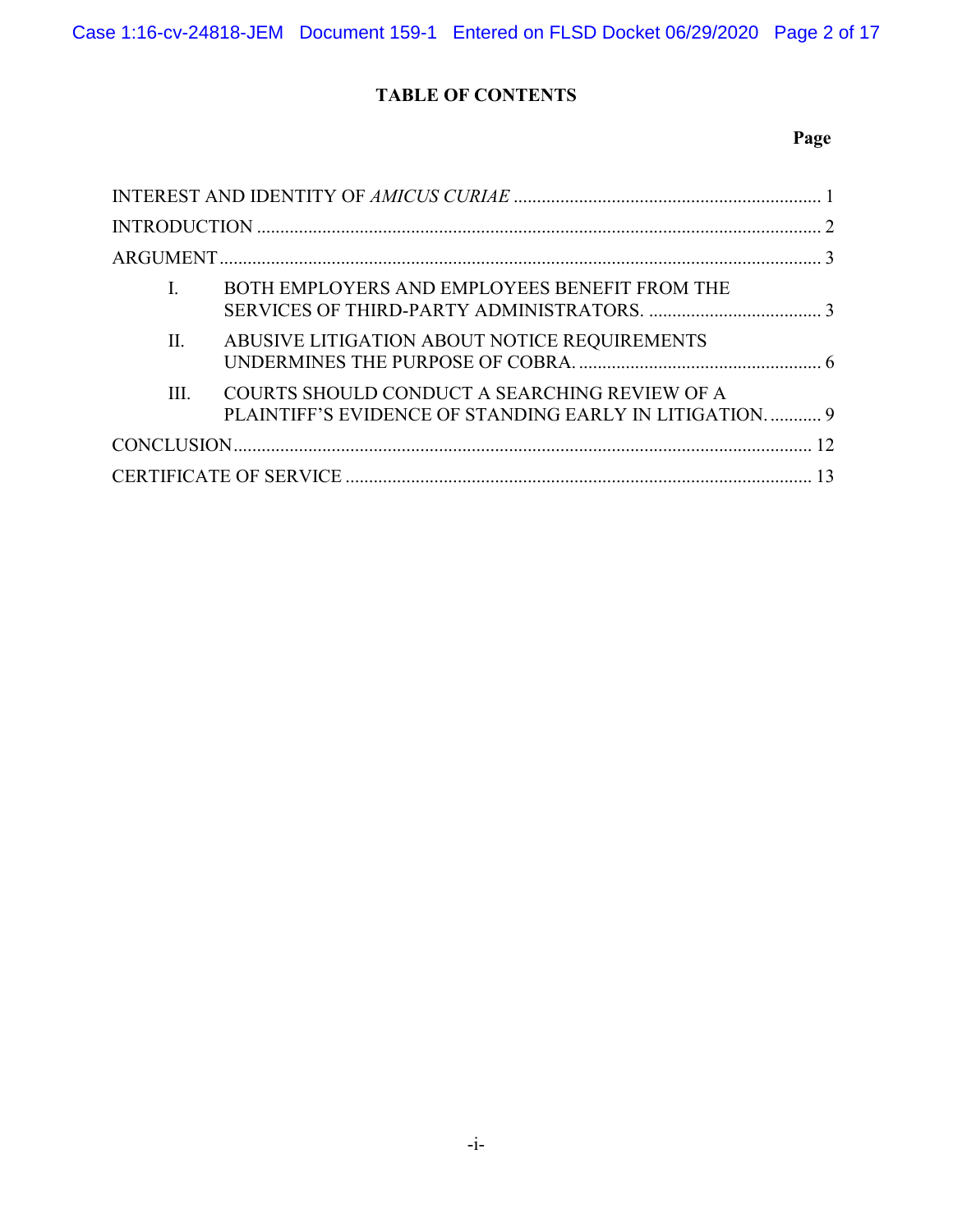# **TABLE OF AUTHORITIES**

**Page**

| Cases                                                                                                        |  |
|--------------------------------------------------------------------------------------------------------------|--|
| AT&T Mobility LLC v. Concepcion,                                                                             |  |
| Bochese v. Town of Ponce Inlet,                                                                              |  |
| Branch v. G. Bernd Co.,                                                                                      |  |
| DeBene v. BayCare Health Sys., Inc.,                                                                         |  |
| Dillard v. Baldwin Cty. Comm'rs,<br>225 F.3d 1271 (11th Cir. 2000), abrogated on other grounds by Dillard v. |  |
| Hicks v. Lockheed Martin Corp.,                                                                              |  |
| Lujan v. Defs. of Wildlife,                                                                                  |  |
| Scott v. Suncoast Beverage Sales, Ltd.,                                                                      |  |
| Spokeo, Inc. v. Robins,                                                                                      |  |
| Torres v. Starbucks Coffee Co.,                                                                              |  |
| Valdivieso v. Cushman Wakefield, Inc.,                                                                       |  |
| Vazquez v. Marriot International, Inc.,                                                                      |  |
| <b>Statutes</b>                                                                                              |  |
|                                                                                                              |  |
|                                                                                                              |  |
|                                                                                                              |  |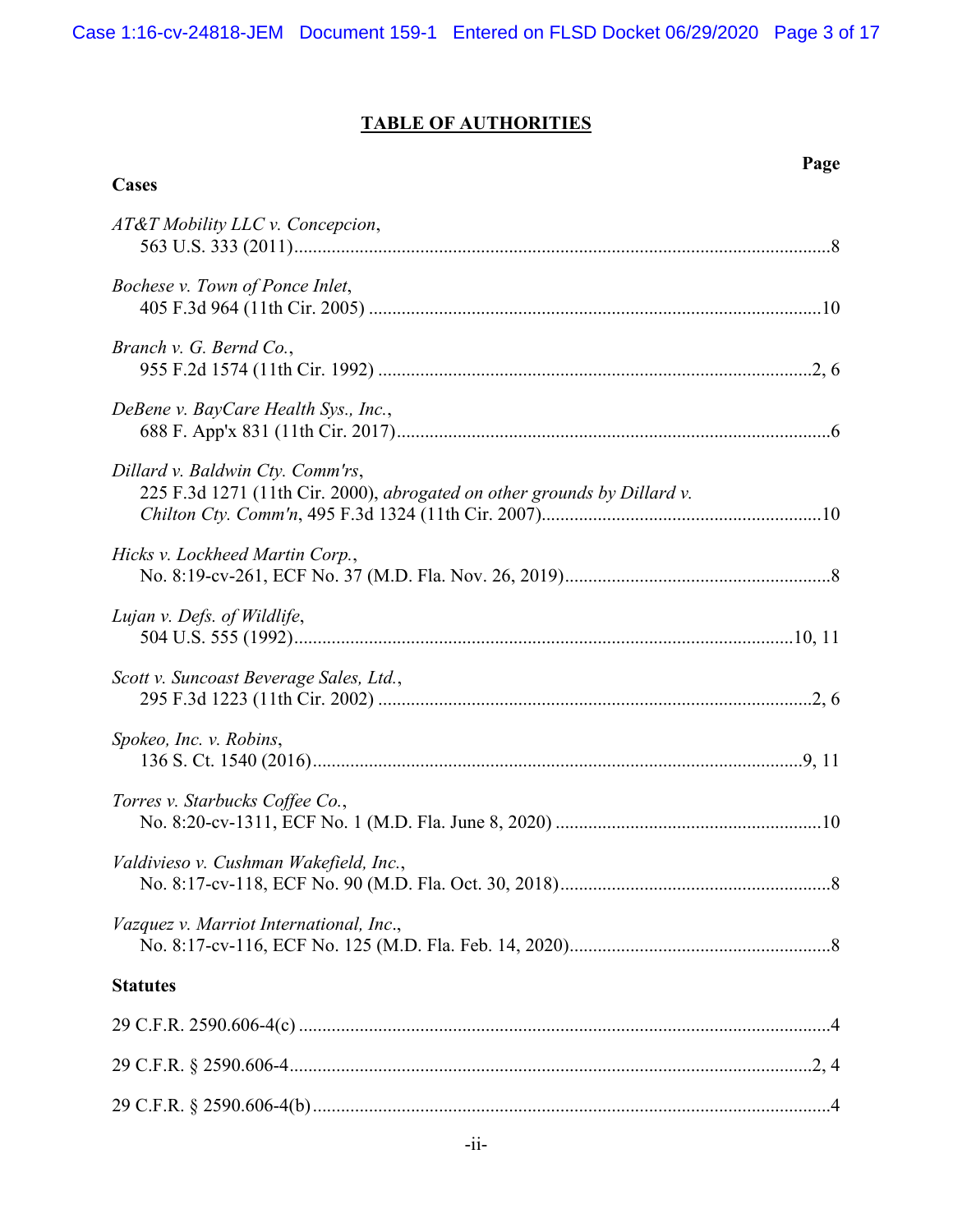# **Other Authorities**

| Hirschman, Sending COBRA Off to the Experts, Human Resources Magazine<br>(2006) (available at https://www.shrm.org/hr-today/news/hr-                                                                                    |
|-------------------------------------------------------------------------------------------------------------------------------------------------------------------------------------------------------------------------|
| Mardy and McConnell, <i>Executive Florida Class Actions Show Why Correct</i><br>COBRA Notices Matter, Law 360 (Oct. 21, 2019) (available at<br>https://www.law360.com/articles/1209584/fla-class-actions-show-why-      |
| Wille, Starbucks Sued Over Health Coverage Notices Sent to Ex-Employees,<br>Benefits & Executive Compensation News (June 9, 2020) (available at<br>https://news.bloomberglaw.com/employee-benefits/starbucks-sued-over- |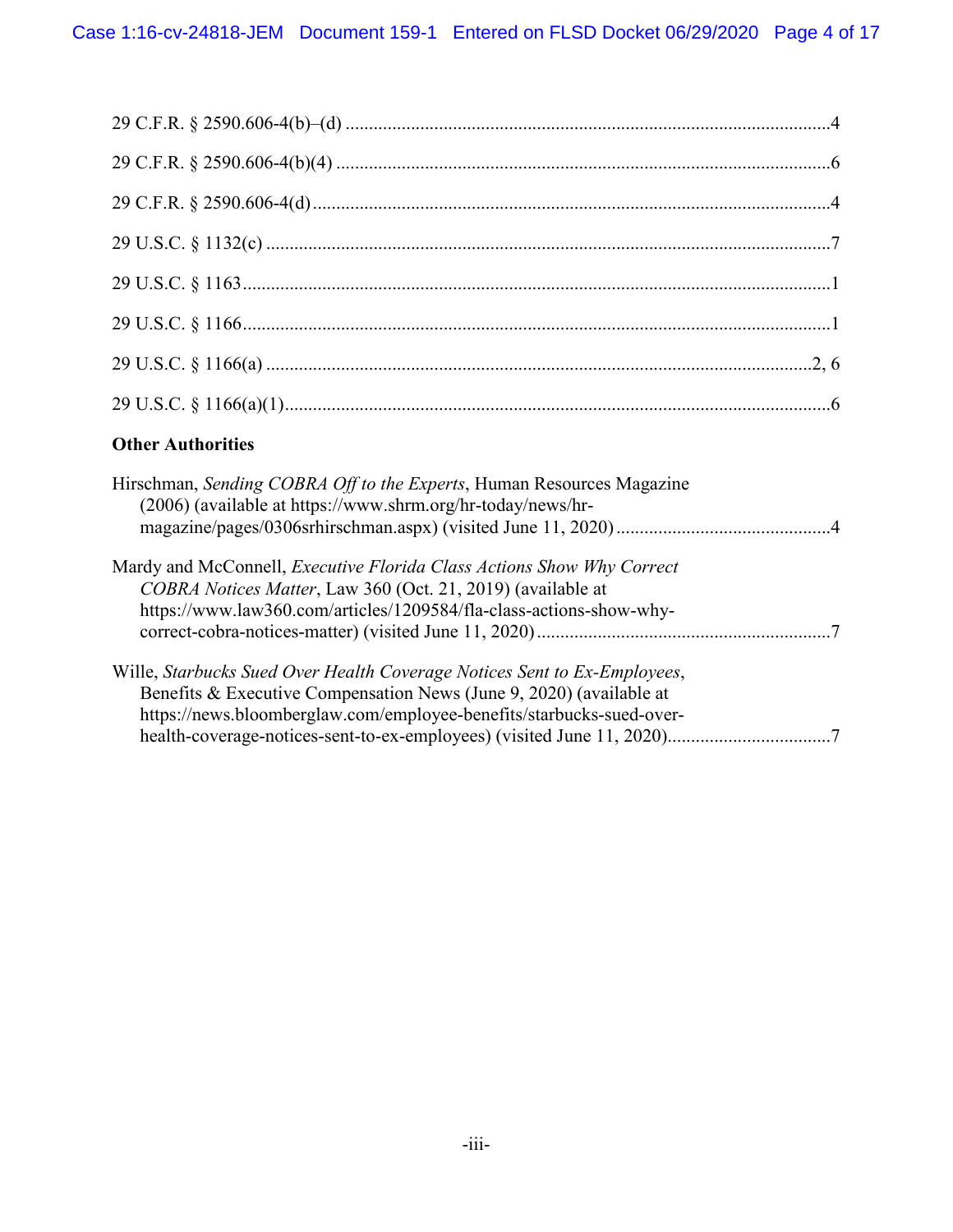#### **INTEREST AND IDENTITY OF** *AMICUS CURIAE*

<span id="page-8-0"></span>The Retail Litigation Center, Inc. ("RLC") is the only trade organization dedicated to representing the retail industry in the judiciary. The RLC's members include many of the country's largest and most innovative retailers. These leading retailers employ millions of workers in the United States, provide goods and services to tens of millions of consumers, and account for tens of billions of dollars in annual sales. The RLC seeks to provide courts with retail-industry perspectives on important legal issues impacting its members, and to highlight the potential industry-wide consequences of significant pending cases. Since its founding in 2010, the RLC has participated as an amicus in more than 150 judicial proceedings of importance to retailers.

The RLC and its members have a significant interest in the subject matter of this case. RLC members employ millions of American workers, and many of these employees participate in employer health plans regulated under the Consolidated Omnibus Budget Reconciliation Act of 1985 ("COBRA"). Each time the employment relationship of a plan participant ends for any reason other than "gross misconduct," 29 U.S.C. § 1163, that plan participant and related participants must receive a notice of continuation coverage, 29 U.S.C. § 1166.

<span id="page-8-2"></span><span id="page-8-1"></span>Because a complex web of requirements governs these notices, many of the RLC's members retain third-party administrators who are experts in COBRA administration to provide plan participants with this information. These third-party administrators also assist plan participants who choose to continue coverage under COBRA.

Recently, a flurry of lawsuits has been filed challenging notices of continuation coverage issued by third-party administrators. These lawsuits allege technical defects in COBRA continuation coverage notices, and seek to invoke COBRA's system of statutory penalties on behalf of a class of plan participants who received a similar notice. But the threat of substantial damages against retailers based on alleged technical defects will not serve COBRA's purpose of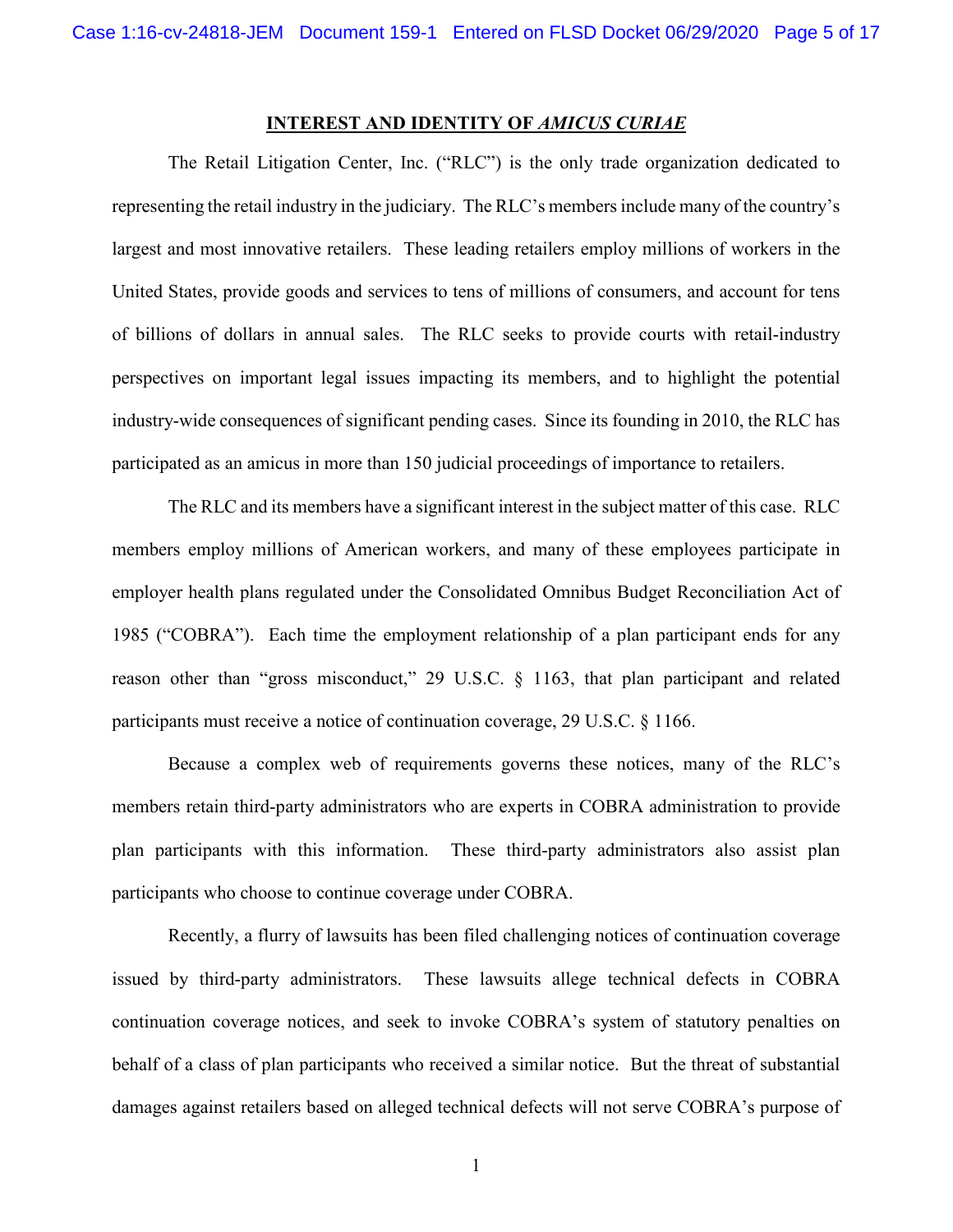ensuring that participants receive the information that will allow them to make an informed decision about whether to choose continuation coverage. Instead, it will pressure employers to provide lengthy, verbose notices designed to ensure that there can be no allegation of a technical defect, at the expense of providing a notice that will effectively and simply convey the relevant information.

#### <span id="page-9-4"></span><span id="page-9-3"></span><span id="page-9-1"></span>**INTRODUCTION**

<span id="page-9-0"></span>Congress enacted COBRA to ensure that participants in a health plan who lose coverage because of a qualifying event—like the end of an employment relationship—have a chance to continue that coverage. *See Branch v. G. Bernd Co.*, 955 F.2d 1574, 1580 (11th Cir. 1992). To protect the opportunity to exercise this right, COBRA requires notice to any participant who has the right to continue coverage after a qualifying event. *See* 29 U.S.C. § 1166(a). These notices must be written so that the plan participant can make an "informed decision" about continuation coverage. *Scott v. Suncoast Beverage Sales, Ltd.*, 295 F.3d 1223, 1230 (11th Cir. 2002). But COBRA continuation coverage notices are also subject to a complicated regime of regulations. These regulations spell out detailed requirements for the contents of a notice. *See* 29 C.F.R. § 2590.606-4.

<span id="page-9-2"></span>This case is part of a wave of recent cases seeking class damages based on alleged technical failures to comply with the regulations governing continuation coverage notices. To establish standing, these cases rely on allegations of harm like the one here—allegations that the plaintiff lost coverage as a result of the notice deficiencies, but without explaining why or how that could have happened. *See* First Amended Complaint ¶ 48, ECF No. 18. These cases complain that the notices named a third-party administrator—an expert hired to provide assistance with COBRA benefits—as the entity employees should contact with questions. *See id*. ¶¶ 22–32. With no clear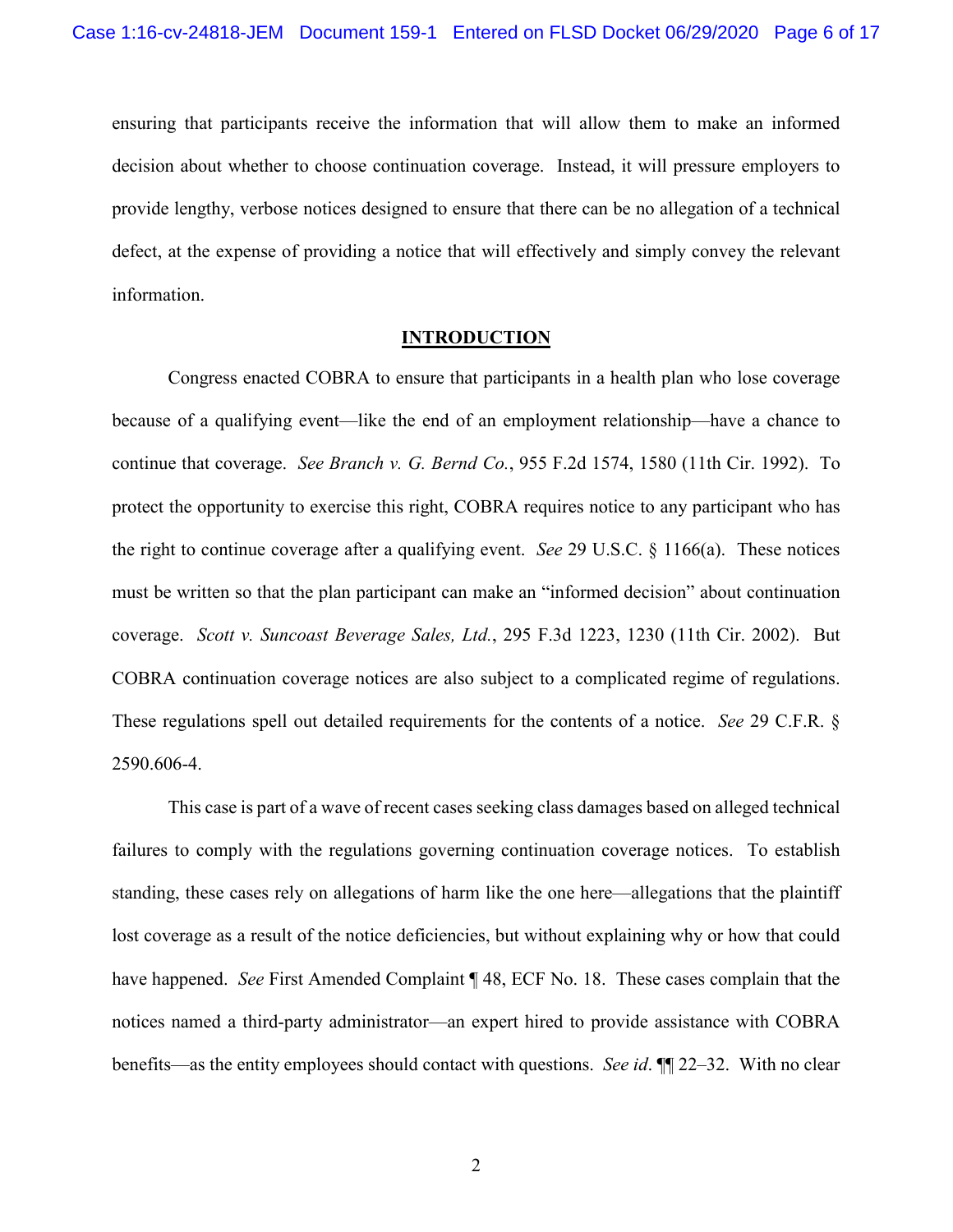explanation of how the notices caused them a pecuniary loss, these cases instead seek damages based on COBRA's unique system of statutory penalties for notice errors. *See id*. ¶ 48.

These cases undermine the purposes of COBRA. Facing the prospect of significant statutory penalties, an employer runs a substantial risk in class litigation over alleged technical defects in notice documents, including, as in this case, directing questions about continuation coverage to an expert third-party administrator who in fact may have *more* knowledge about the subject matter and be in a better position to help employees. Imposing liability for that kind of alleged "defect" is not merely unjust – it would encourage employers to amend their notices to avoid potential liability, even if it reduces or obscures the relevant information employees need to decide about continuation coverage. That cannot be consistent with the law's purpose or the result Congress intended.

These cases also invite the courts to act based on an inadequate showing to invoke the jurisdiction of the federal courts. Rather than relying on allegations of harm that are unsupported and cannot be supported—by any specific factual allegations, a court should demand a more specific showing before proceeding to the merits of the case even if the allegations may survive a motion to dismiss. Such a showing generally cannot be made.

#### **ARGUMENT**

## <span id="page-10-1"></span><span id="page-10-0"></span>**I. BOTH EMPLOYERS AND EMPLOYEES BENEFIT FROM THE SERVICES OF THIRD-PARTY ADMINISTRATORS.**

COBRA creates a complex scheme of duties owed to employees. These duties include providing notices to employees and former employees, reinstating insurance coverage for eligible employees, collecting premiums, and maintaining records. *See* Meharry and Jancar, *COBRA Outsourcing: What You Need to Know*, 26 Journal of Compensation and Benefits 5 (2010). While these tasks sound straightforward, the notice obligations of COBRA alone demand substantial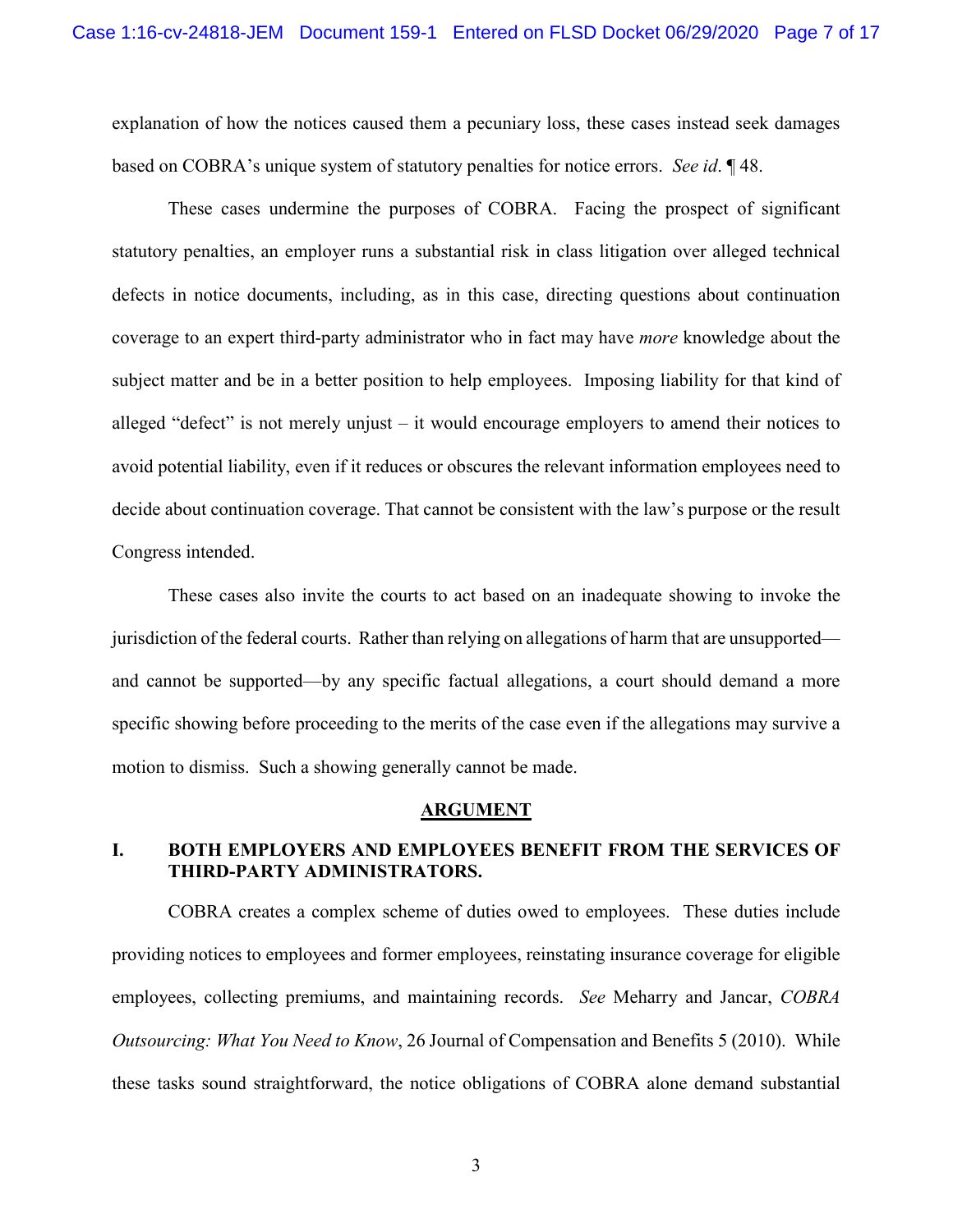<span id="page-11-4"></span><span id="page-11-2"></span><span id="page-11-1"></span><span id="page-11-0"></span>expertise and resources. *See id*. The regulations implementing COBRA require several different kinds of notices. 29 C.F.R. § 2590.606-4. The regulations require a notice of the right to elect continuation coverage, 29 C.F.R. § 2590.606-4(b), notice of unavailability of continuation coverage, 29 C.F.R. 2590.606-4(c), and notice of termination of continuation coverage, 29 C.F.R. § 2590.606-4(d). Each of these notices has a different triggering event, a different deadline, and different substantive requirements. *See* 29 C.F.R. § 2590.606-4(b)–(d).

<span id="page-11-3"></span>Because of this complicated regime, many employers opt to have a third-party administer its COBRA program. A third-party administrator can bring expertise on COBRA compliance. *See* Glass, *COBRA Tasks: Should They Stay or Should They Go?*, 24 Mandated Health Benefits – The COBRA Guide Newsletter 12 (2011). Third-party administrators have knowledge about COBRA requirements and experience applying those requirements to individual cases. See *id.* Many thirdparty administrators also use state-of-the art information technology to maintain systems to ensure COBRA compliance. *See* Hirschman, *Sending COBRA Off to the Experts*, Human Resources Magazine (2006) (available at https://www.shrm.org/hr-today/news/hrmagazine/pages/0306srhirschman.aspx) (visited June 11, 2020). And importantly, third-party administrators develop systems to ensure quality customer service. *See id*.

<span id="page-11-5"></span>Both employers and employees benefit when a third-party administrator implements a COBRA program. For employers, the expertise brought by third-party administrators often results in more efficient and reliable COBRA compliance, resulting in cost savings. *See* Meharry and Jancar, *COBRA Outsourcing: What You Need to Know*. For employees, the expertise and systems maintained by third-party administrators often lead to improved customer service. Third-party administrators ordinarily maintain call centers with employees trained to efficiently and accurately resolve any issues raised by an employee. *See* Glass, *COBRA Tasks: Should They Stay or Should*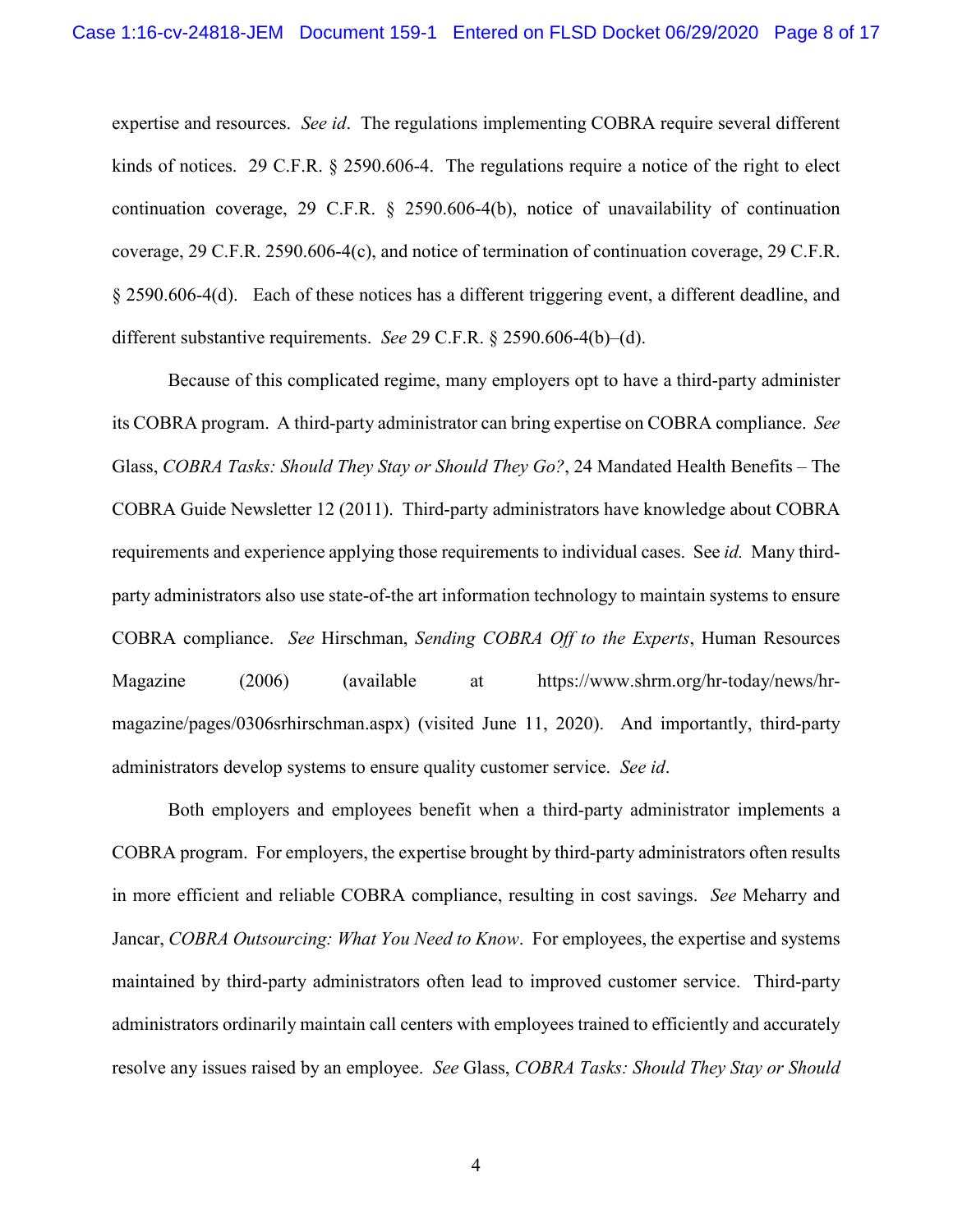*They Go*. Because of the expertise of third-party administrators, these call centers can often provide accurate responses to plan participants more efficiently than an employer could.

The reasons for using a third-party administrator have special force in the retail industry. Third-party administrators "can be especially useful for companies with high turnover." *See* Hirschman, *Sending COBRA Off to the Experts*. An employer must provide a notice to each former employee who participated in a health plan. *Id*. So third-party administration is most important to "retailers and others with many part time employees." *Id*.

Third-party administrators are also particularly important in times of economic difficulty, like the current COVID-19 pandemic, where major employers have had to furlough or lay-off employees. This kind of economic disaster will require a massive increase in the number of notices sent, not to mention other COBRA compliance activities. Employees will need prompt and informative notices to allow them to make knowledgeable decisions about their benefits during a difficult time. Third-party administrators exist to efficiently respond to this need. Their expertise on COBRA and established systems for ensuring timely and fulsome notice equip them to provide the information that employees need.

But suits like this one seek to impose liability for directing questions about continuation coverage to third-party administrators. The notice in this case directed any questions about COBRA continuation coverage to CONEXIS, a third-party administrator. *See* First Amended Complaint, Exhibit B at 2, ECF No. 18-2. Requiring additional information would not add anything to that notice, but it could cause confusion about how to seek help with continuation coverage. This would undermine the purpose of COBRA's notice requirements.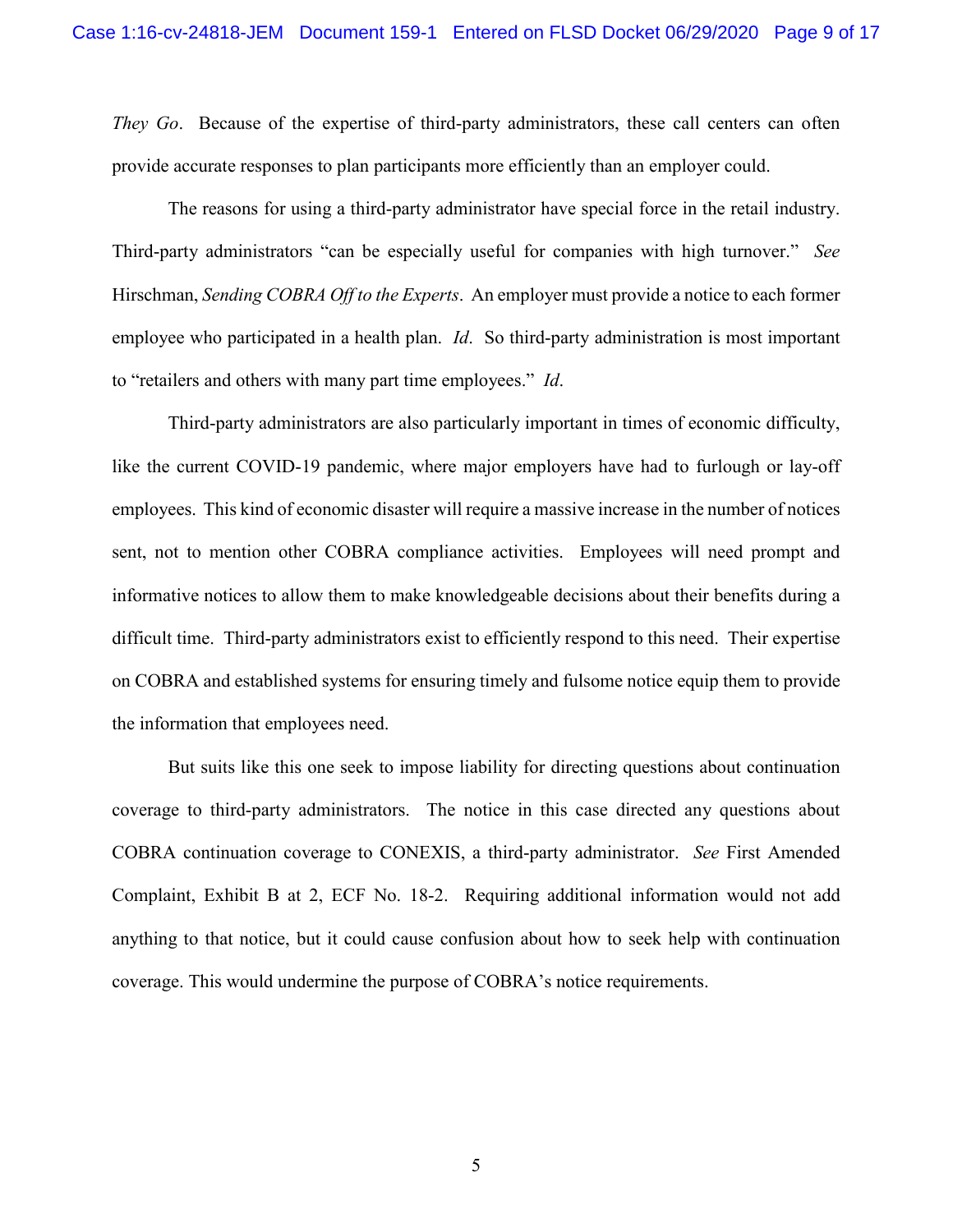## <span id="page-13-0"></span>**II. ABUSIVE LITIGATION ABOUT NOTICE REQUIREMENTS UNDERMINES THE PURPOSE OF COBRA.**

<span id="page-13-1"></span>"Congress' broad purpose in enacting COBRA was to 'provide continued access to affordable private health insurance.'" *Branch*, 955 F.2d at 1580 (quoting H.R. Rep. No. 241, Part 1, 99th Cong. 2d Sess. 44). COBRA accomplishes this purpose by providing "beneficiaries who would otherwise lose health coverage as a result of a qualifying event" with an "opportunity to continue that coverage." *Id*. at 1581. Specifically, an "employer's health plan must allow its beneficiaries at least 60 days" to choose to continue coverage "after notice" of that right. *Id*.

<span id="page-13-2"></span>COBRA continuation coverage notices advance this purpose because "employees are not expected to know instinctively of their right to continue their healthcare coverage." *DeBene v. BayCare Health Sys., Inc.*, 688 F. App'x 831, 839 (11th Cir. 2017). So a COBRA "notice must be sufficient to permit the discharged employee to make an informed decision whether to elect coverage." *Scott*, 295 F.3d at 1230. And it must "be written in a manner calculated to be understood by the average plan participant." 29 C.F.R. § 2590.606-4(b)(4).

<span id="page-13-6"></span><span id="page-13-5"></span><span id="page-13-4"></span><span id="page-13-3"></span>COBRA notices, however, are subject to a complex web of requirements. COBRA itself provides only that eligible plan participants must receive "written notice . . . of the right[]" to opt for continuation coverage. 29 U.S.C. § 1166(a)(1). Beyond that, "regulations prescribed by the Secretary" of Labor govern the contents of a continuation coverage notice. *Id*. § 1166(a). Those regulations provide a detailed list of information that a notice "shall contain." 29 C.F.R. § 2590.606-4(b)(4). Among the 24 listed requirements, a continuation coverage notice must include "[a]n explanation of the consequences of failing to elect or waiving continuation coverage," *id*. § 2590.606-4(b)(4)(vi), "[a]n explanation of the circumstances (if any) under which the maximum period of continuation coverage may be extended," *id*. § 2590.606-4(b)(4)(ix), and "[a] description of . . . the consequences of delayed payment and nonpayment," *id*. § 2590.606-4(b)(4)(xii). The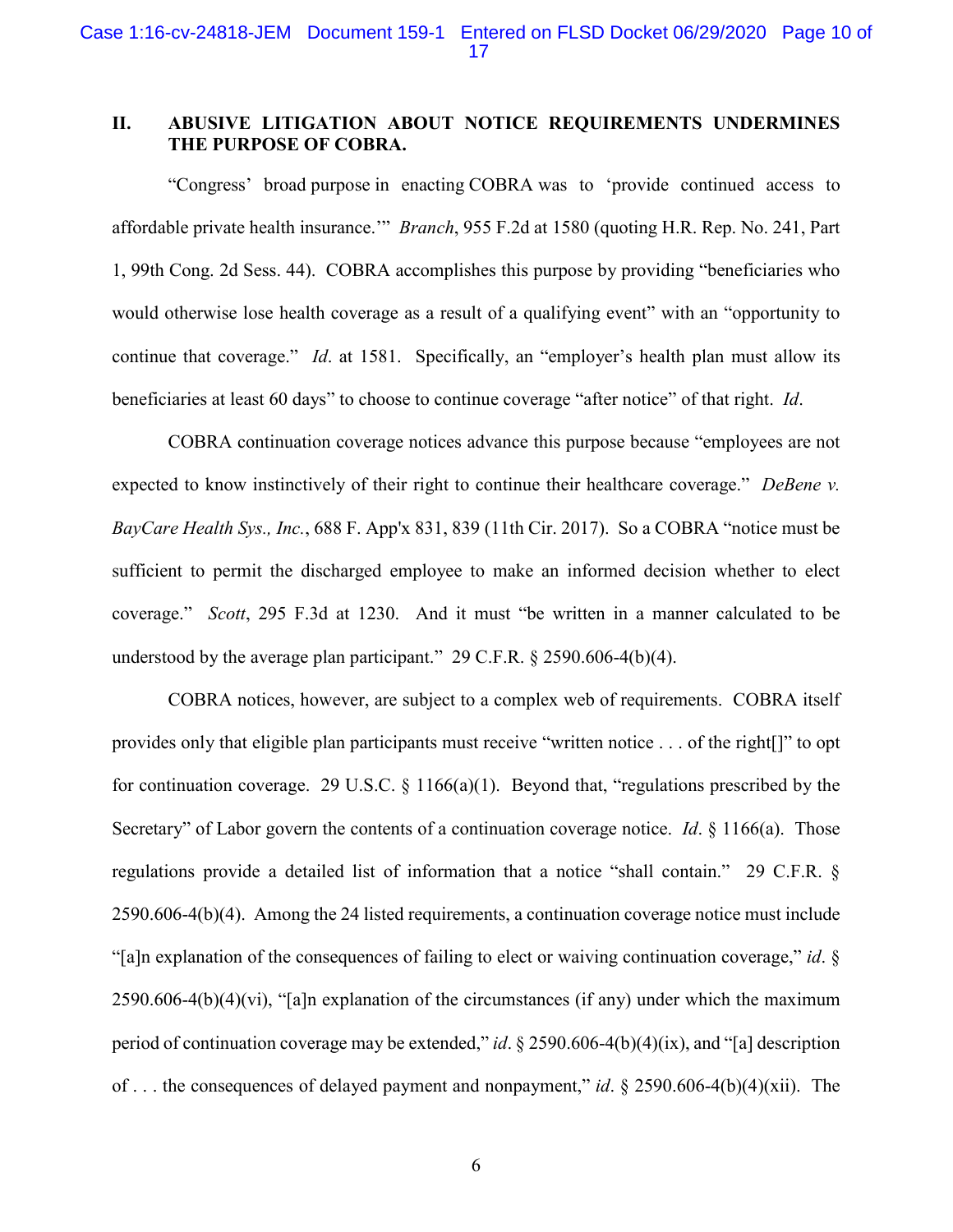## Case 1:16-cv-24818-JEM Document 159-1 Entered on FLSD Docket 06/29/2020 Page 11 of 17

list of required information also includes "the name, address and telephone number of the party responsible under the plan for the administration of continuation coverage benefits." *Id*. §  $2590.606-4(b)(4)(i)$ .

<span id="page-14-2"></span>Recently, a proliferation of litigation has seized on these detailed requirements. In the past three months alone, dozens of these lawsuits have been filed. *See* Wille, *Starbucks Sued Over Health Coverage Notices Sent to Ex-Employees*, Bloomberg Law, Benefits & Executive Compensation News (June 9, 2020) (available at https://news.bloomberglaw.com/employeebenefits/starbucks-sued-over-health-coverage-notices-sent-to-ex-employees) (visited June 11, 2020). Many of these cases have been brought in federal courts in Florida. *See* Mardy and McConnell, *Florida Class Actions Show Why Correct COBRA Notices Matter*, Law 360 (Oct. 21, 2019) (available at https://www.law360.com/articles/1209584/fla-class-actions-show-whycorrect-cobra-notices-matter) (visited June 11, 2020).

<span id="page-14-1"></span>While the details vary, these cases share several common features. To begin, each of these cases seeks to recover for alleged technical deficiencies. Each case also seeks to recover not only for an individual plaintiff, but on behalf of a large class of participants who received similar continuation coverage notices. To obtain damages, these suits rely on COBRA's unique system of statutory penalties. An administrator who fails to comply with the requirements for a continuation notice is subject, at the discretion of the court, to a \$110 penalty per participant for each day that a proper notice has not been sent—roughly \$40,000 per year per terminated employee. 29 U.S.C. § 1132(c).

<span id="page-14-0"></span>Despite the technical nature of the deficiencies alleged, the staggering amounts of statutory damages potentially available in these cases can place substantial pressure to settle on defendants. As the Supreme Court has explained, a defendant may be "pressured into settling questionable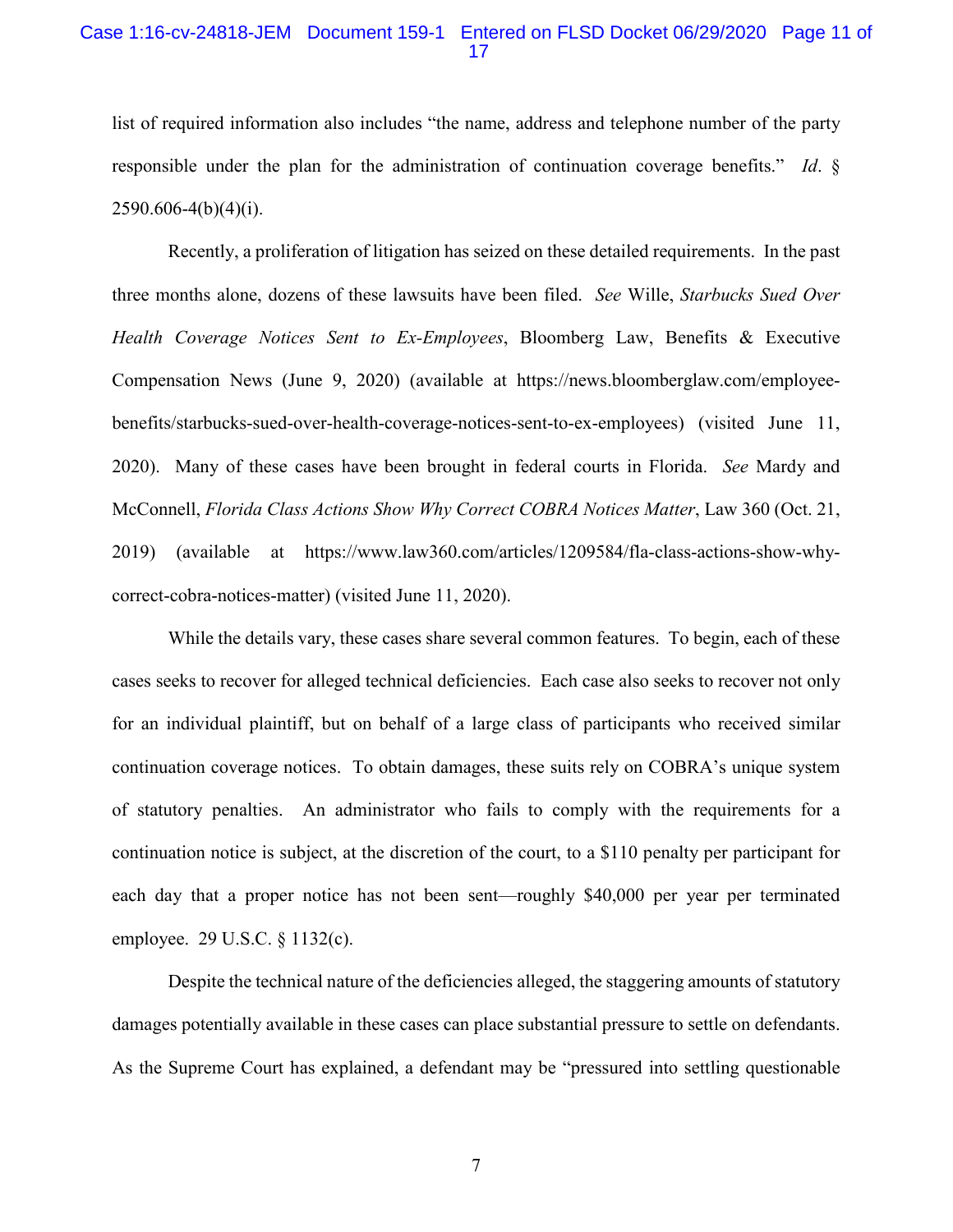<span id="page-15-0"></span>claims" by "even a small chance of a devastating loss." *AT&T Mobility LLC v. Concepcion*, 563 U.S. 333, 350 (2011).

<span id="page-15-1"></span>So it is unsurprising that several of these cases have resulted in large settlements, with only a small amount of the settlement amount going to class members. For example, in *Hicks v. Lockheed Martin Corporation*, the parties agreed to settle class claims for \$1.25 million. *See* Joint Motion for Final Approval of Class Settlement, *Hicks v. Lockheed Martin Corp.*, No. 8:19-cv-261, ECF No. 37 at 8 (M.D. Fla. Nov. 26, 2019). The settlement provided for a payment of "approximately \$14.00" to each of the 54,000 class members. *See id*. at 9. Meanwhile, class counsel received one-third of the fund in fees and additional litigation costs. *See id*. at 10; Order, *Hicks v. Lockheed Martin Corp.*, No. 8:19-cv-261, ECF No. 41 at 5 (M.D. Fla. Dec. 11, 2019).

<span id="page-15-3"></span>Similarly, in another case Marriott agreed to settle class claims for \$250,000. *See* Joint Motion of Approval for Final Settlement, *Vazquez v. Marriot International, Inc*., No. 8:17-cv-116, ECF No. 125 at 7 (M.D. Fla. Feb. 14, 2020). This settlement contemplated that each class member would receive a "net payment of approximately \$5.00." *Id*. at 8. But class counsel received more than \$100,000 in fees and costs. *See id*. at 9; Order, *Vazquez v. Marriot International, Inc.*, No. 8:17-cv-116, ECF No. 127 at 2 (M.D. Fla. Feb. 27, 2020).

<span id="page-15-2"></span>Another class action settled for \$390,000, with an expected payment to class members of \$100. *See* Joint Motion for Final Approval of Class Settlement, *Valdivieso v. Cushman Wakefield, Inc.*, No. 8:17-cv-118, ECF No. 90 at 9 (M.D. Fla. Oct. 30, 2018). The class counsel again received one-third of the settlement fund, totaling \$129,999.87. *See* Order, *Valdivieso v. Cushman Wakefield, Inc.*, No. 8:17-cv-118, ECF No. 92 at 3 (M.D. Fla. Dec. 7, 2018).

Beyond the pressure to settle, these suits might cause employers to amend their COBRA notices to try to avoid even the most technical allegation. But a COBRA notice designed to avoid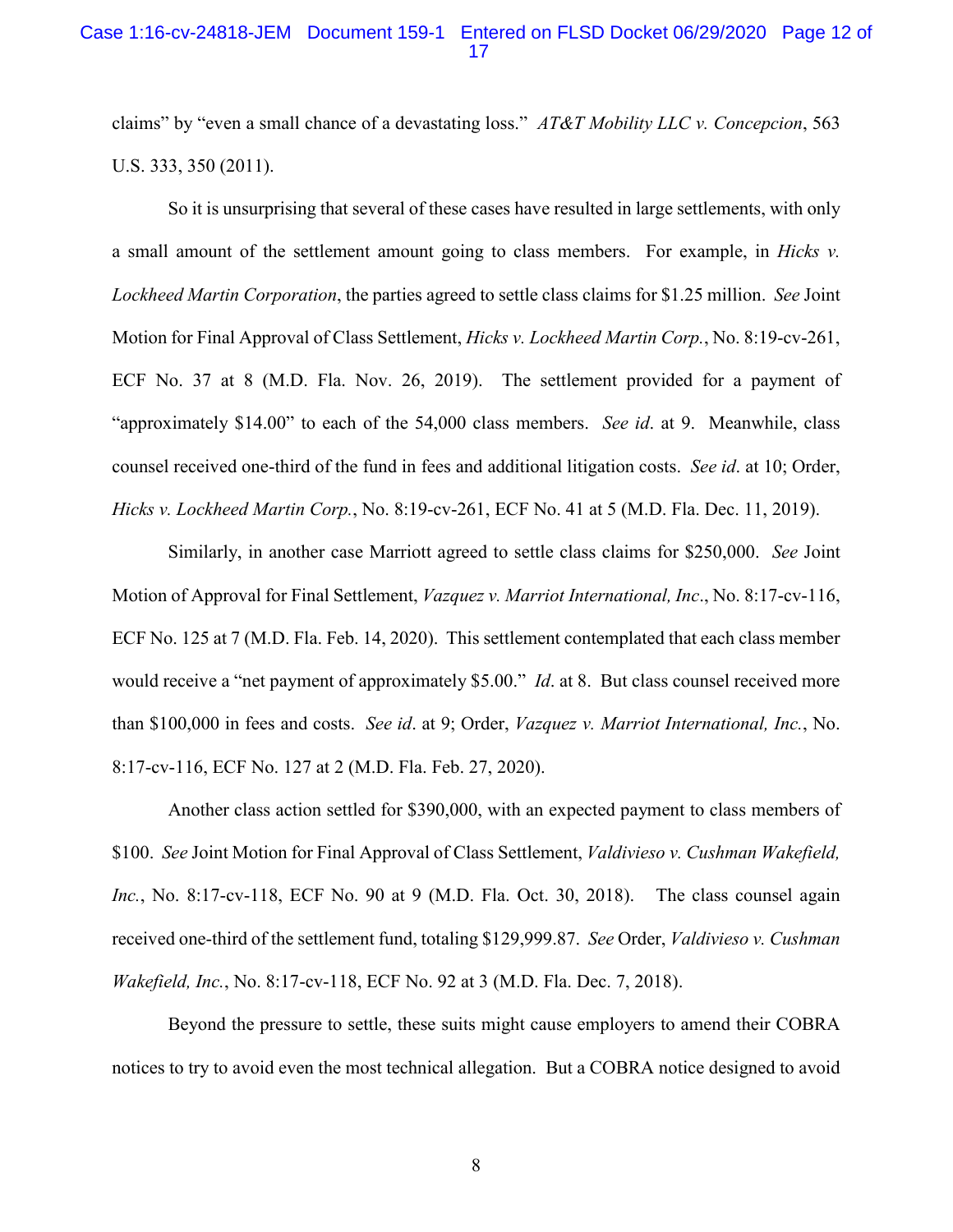## Case 1:16-cv-24818-JEM Document 159-1 Entered on FLSD Docket 06/29/2020 Page 13 of 17

even the most technical alleged defect would make it more difficult for an employee to understand and exercise her rights, undermining the intent behind COBRA.

This case provides an example. The notice in this case states that a plan participant should direct "any questions about this notice or your rights to COBRA continuation coverage" to "CONEXIS," and provides a phone number to contact CONEXIS. *See* First Amended Complaint, Exhibit B at 2, ECF No. 18-2. CONEXIS—the third-party administrator for Wal-Mart's plan—is actually the party best positioned to assist a plan participant with a question or request.

Plaintiffs, however, object that the notice does not separately name a "plan administrator." *See* Opposition to Motion to Dismiss at 10–13, ECF No. 33. A notice that separately identified some different "plan administrator" to avoid potential liability, however, could only make it *more difficult* for an employee to understand the best way to get her questions answered. If the notice identifies anyone other than the third-party administrator, the participant may direct questions to the wrong entity.

## <span id="page-16-0"></span>**III. COURTS SHOULD CONDUCT A SEARCHING REVIEW OF A PLAINTIFF'S EVIDENCE OF STANDING EARLY IN LITIGATION**.

Plaintiffs have sought to establish standing by relying on general allegations about harm suffered as a result of the COBRA notice. To establish standing, a plaintiff must show "(1) . . . an injury in fact, (2) that is fairly traceable to the challenged conduct of the defendant, and (3) that is likely to be redressed by a favorable judicial decision." *Spokeo, Inc. v. Robins*, 136 S. Ct. 1540, 1547 (2016). Injury-in-fact is the "first and foremost" of these elements. *Id*.

<span id="page-16-1"></span>Plaintiff Bryant has alleged that she "suffered a tangible injury in the form of loss of insurance coverage." First Amended Complaint ¶ 48, ECF No. 18. But every ex-employee under COBRA loses insurance coverage; when they sign up for COBRA, insurance appears and is made retroactive to the employee's termination. That is what happened here when Plaintiff Bryant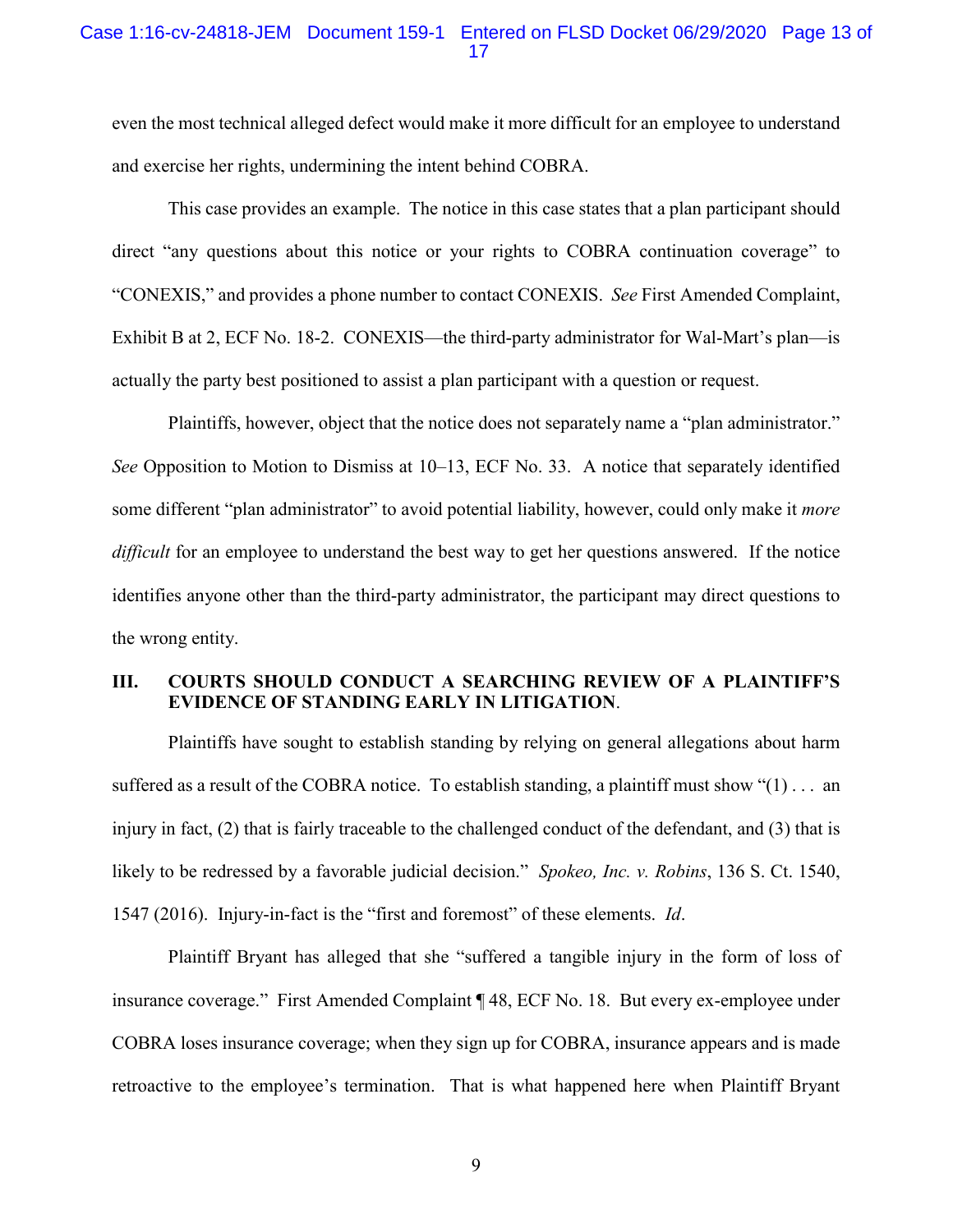## Case 1:16-cv-24818-JEM Document 159-1 Entered on FLSD Docket 06/29/2020 Page 14 of 17

joined her domestic partner's insurance plan. Defendant's Motion for Summary Judgment at 5–7, ECF No. 158. Plaintiff thus does not connect her loss of coverage to the content of the notice she received. This kind of allegation is typical of the attempts to show injury in similar litigation. *See, e.g.*, Complaint ¶ 28, *Torres v. Starbucks Coffee Co.*, No. 8:20-cv-1311, ECF No. 1 (M.D. Fla. June 8, 2020).

<span id="page-17-4"></span><span id="page-17-0"></span>Standing limits the authority of a federal court to address the merits of a claim. The Eleventh Circuit has acknowledged that standing is "'perhaps the most important' jurisdictional doctrine." *Bochese v. Town of Ponce Inlet*, 405 F.3d 964, 974 (11th Cir. 2005). The doctrine "stems directly from Article III's 'case or controversy' requirement." *Id*. (quoting *Nat'l Parks Conservation Ass'n v. Norton*, 324 F.3d 1229, 1242 (11th Cir. 2003)). And it "implicates [the] subject matter jurisdiction" of a federal court. *Id*.

Since it is an important jurisdictional limit, a court should conduct a searching standing inquiry early in litigation. The Eleventh Circuit found "the principle that a court should inquire into whether it has subject matter jurisdiction," including standing, "at the earliest possible stage in the proceedings" to be "unremarkable." *Id*. at 975. Standing is a "threshold jurisdictional question" that a court must address "prior to and independent of the merits of a party's claims." *Dillard v. Baldwin Cty. Comm'rs*, 225 F.3d 1271, 1275 (11th Cir. 2000), *abrogated on other grounds by Dillard v. Chilton Cty. Comm'n*, 495 F.3d 1324 (11th Cir. 2007).

<span id="page-17-3"></span><span id="page-17-2"></span><span id="page-17-1"></span>When confronted with allegations like those in this case, a court should consider standing in light of two important considerations. *First*, the plaintiff bears the burden to satisfy the standing requirements. *Lujan v. Defs. of Wildlife*, 504 U.S. 555, 561 (1992) ("The party invoking federal jurisdiction bears the burden of establishing these elements."). *Second*, these elements are "not mere pleading requirements." *Id*. Instead, a plaintiff must show "each element . . . in the same way as any other matter on which the plaintiff bears the burden of proof." *Id*. That means the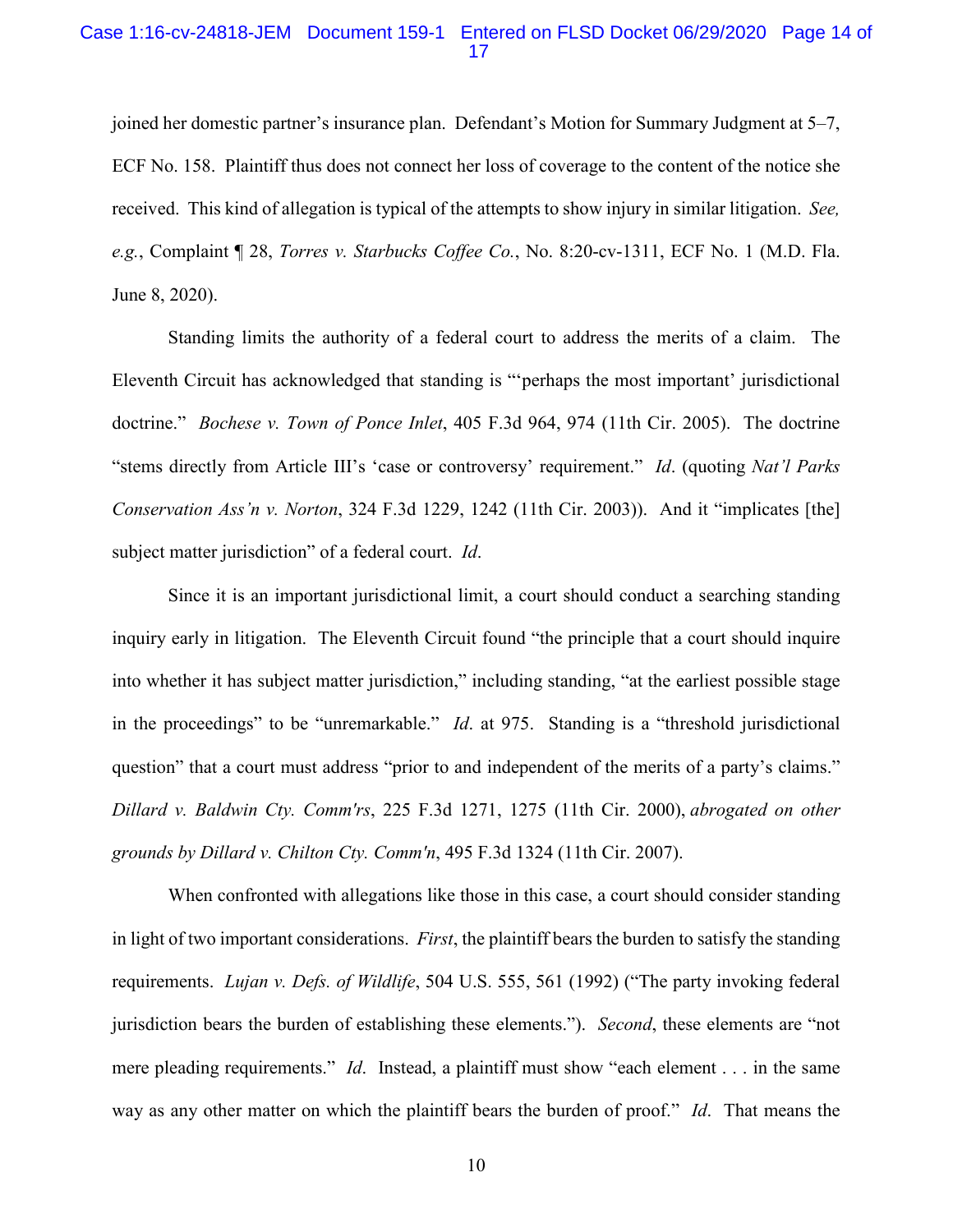## Case 1:16-cv-24818-JEM Document 159-1 Entered on FLSD Docket 06/29/2020 Page 15 of 17

plaintiff must produce "the manner and degree of evidence required at the successive stages of litigation." *Id.* So while "general factual allegations of injury . . . may suffice" at the motion to dismiss stage, a plaintiff cannot rest on those same "mere allegations" at the motion for summary judgment stage. *Id*. (quoting *Lujan v. National Wildlife Federation*, 497 U.S. 871, 889 (1990)).

Given these principles, a court should demand that a plaintiff make a specific and substantial showing of an actual injury at an early stage. This Court should not allow Plaintiffs to make a conclusory allegation that they were injured by losing health coverage as a result of a defective notice. Instead, it should require evidence to support a detailed explanation of how exactly Plaintiffs were injured by the allegedly deficient notice.

<span id="page-18-0"></span>Applying this approach, Plaintiffs cannot establish standing at this stage. To begin, Plaintiffs allege that they have standing based only on the "informational injury" caused by not receiving a proper notice. *See* First Amended Complaint ¶¶ 46–47, ECF No. 18. But this kind of informational injury, without more, is not enough for standing. *See Spokeo*, 136 S. Ct. at 1549 (noting that certain deficiencies in a required notice may not create injury sufficient for standing). Plaintiff Bryant next asserts that she "suffered a tangible injury in the form of loss of insurance coverage due to Defendant's deficient Notice." First Amended Complaint ¶ 48, ECF No. 18. But Plaintiff Bryant provides no additional details about how the loss of coverage caused her to suffer a gap in coverage. And in fact, the record here undermines that allegation. Plaintiff Bryant has acknowledged that she did not lose coverage until April 13. *See* Motion for Summary Judgment at 5–7, ECF No. 154. Her coverage on her domestic partner's plan was backdated to April 14 after she joined that plan. *See id*. Even if Plaintiff's unsupported allegation that the notice caused her to lose coverage was enough at the motion to dismiss stage, it is no longer sufficient. *See* Order Granting in Part and Denying in Part Defendant's Motion to Dismiss at 5, ECF No. 64 (finding that allegation of loss of coverage was enough "at this stage").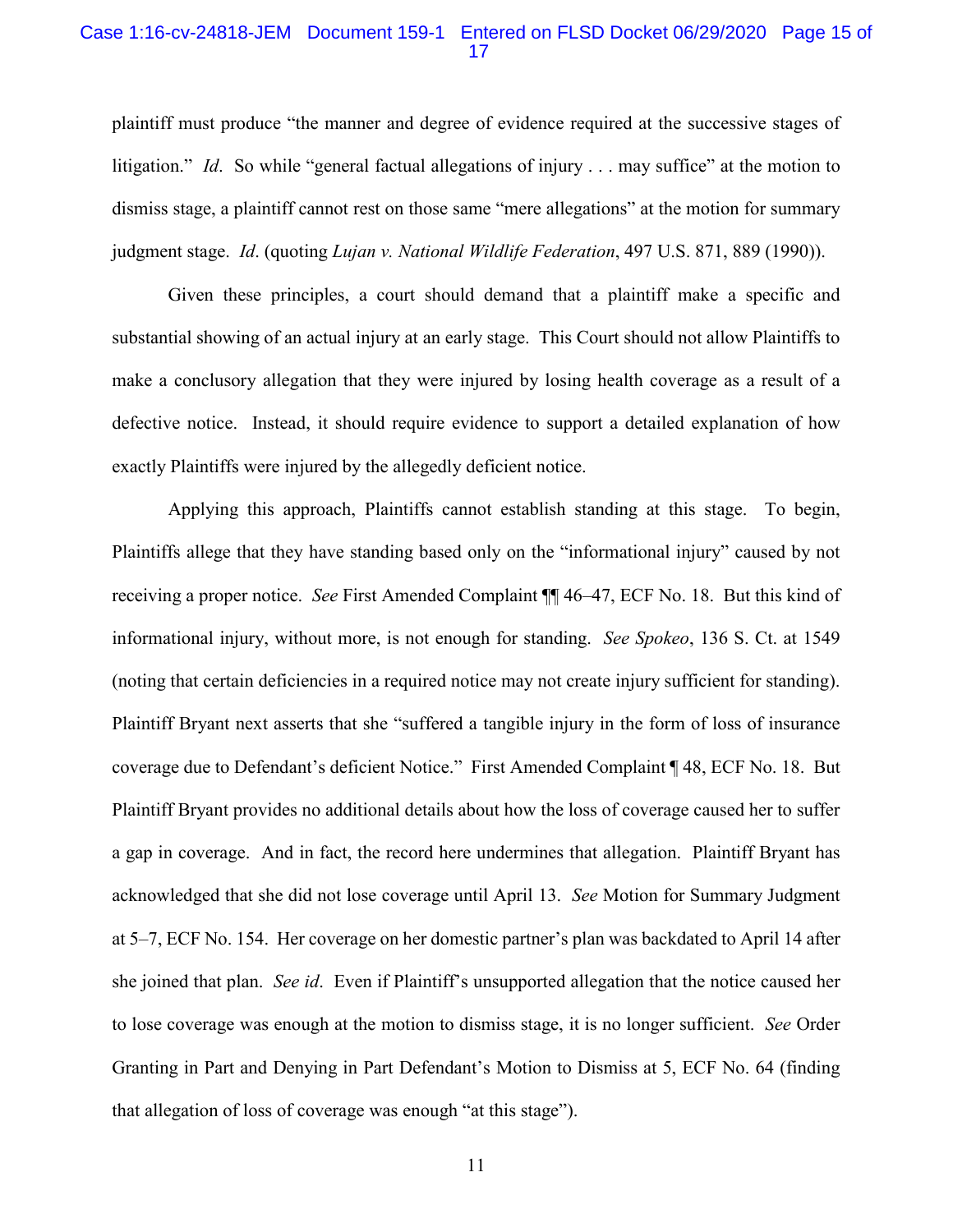## Case 1:16-cv-24818-JEM Document 159-1 Entered on FLSD Docket 06/29/2020 Page 16 of 17

Nor does it make sense that a plaintiff would suffer any harm—informational or actual from notices like the ones in this case. A notice that gives the name and contact information of an expert third-party administrator, when that is *exactly* the best entity for the employee to call for information about COBRA or the employee's status, creates no harm.

## **CONCLUSION**

<span id="page-19-0"></span>For the foregoing reasons, *Amicus Curiae* respectfully requests that the Court grant Defendant's motion for summary judgment in full.

Dated: June 29, 2020 Respectfully submitted,

*/s/ Sara F. Holladay-Tobias* Sara F. Holladay-Tobias McGuireWoods LLP Bank of America Tower 50 North Laura Street Suite 3300 Jacksonville, FL 32202 Telephone: (904) 798-2662 Fax: (904) 360-6317 stobias@mcguirewoods.com

Gilbert C. Dickey (*pro hac vice forthcoming*) McGuireWoods LLP 2001 K Street N.W. Suite 400 Washington, D.C. 20006 Phone: (202) 828-2829 Fax: (202) 828-3329 gdickey@mcguirewoods.com

Deborah White (*pro hac vice forthcoming*) The Retail Litigation Center, Inc. 99 M St. SE, Suite 700 Washington, D.C. 20003 Phone: 202-869-0088 Deborah.White@rila.org

*Counsel for Retail Litigation Center*